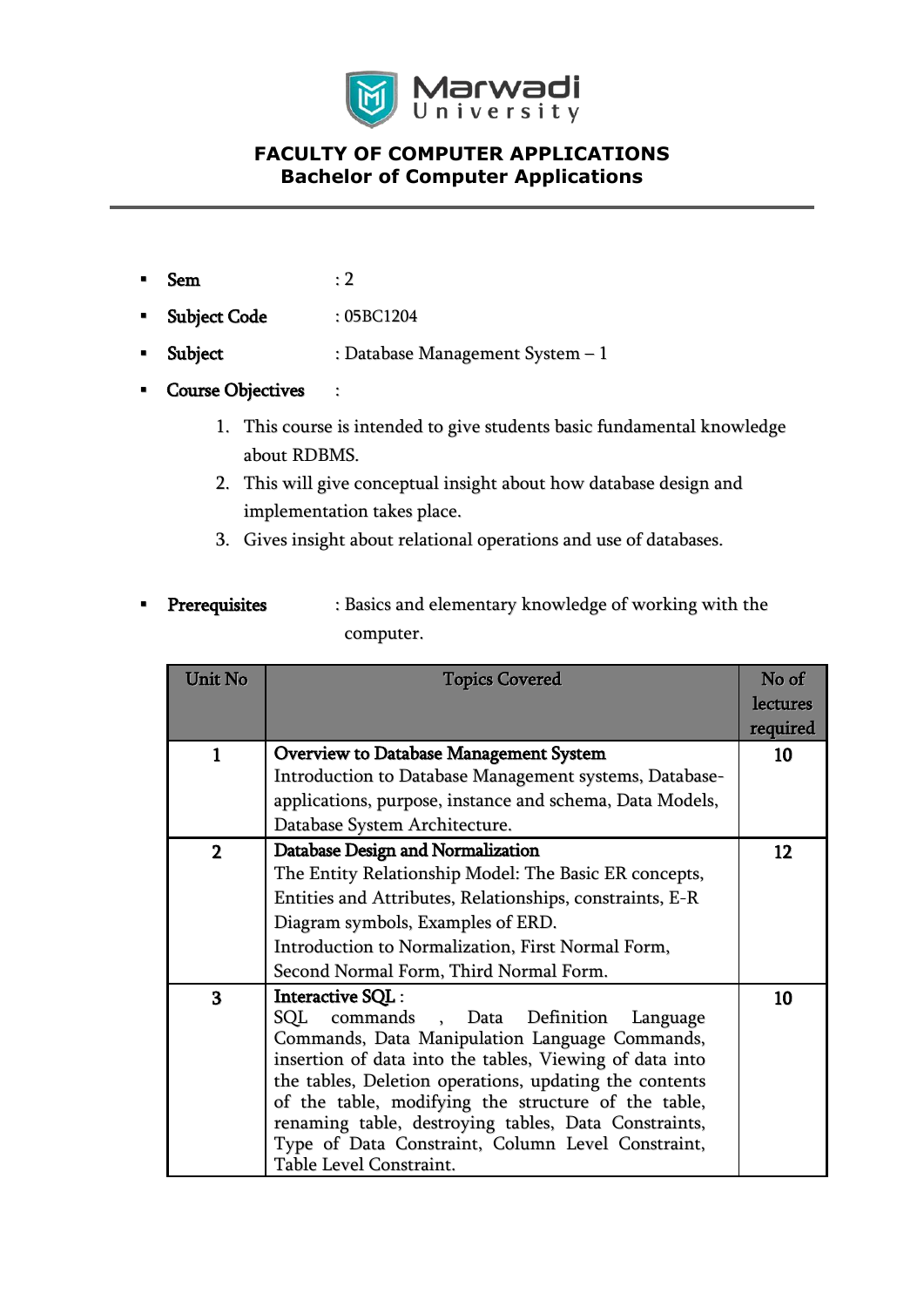

#### **FACULTY OF COMPUTER APPLICATIONS Bachelor of Computer Applications**

| 4 | <b>Viewing The Data:</b>                                     | 10 |
|---|--------------------------------------------------------------|----|
|   | Computations on Table Data, Arithmetic Operators,            |    |
|   | Logical Operators, Comparison Operators, Range               |    |
|   | Searching, Pattern Searching, ORACLE FUNCTIONS,              |    |
|   | Number Functions, Group Functions, Scalar Functions,         |    |
|   | Data Conversion Functions, Manipulating Dates in SQl,        |    |
|   | Character Functions, Sub queries and Joins : Joins, Equi     |    |
|   | Joins, Non Equi Joins, Self Joins, Outer Joins, Sub Queries, |    |
|   | Correlated Queries, Using Set Operators:- Union,             |    |
|   | Intersect, Minus.                                            |    |
| 5 | <b>Relational Algebra:</b>                                   | 06 |
|   | Native Relational Operations (Selection, Projection, Join,   |    |
|   | Difference), Relational Algebra Examples.                    |    |

#### Course Outcomes:

- 1. To understand various fundamental aspects of database management system.
- 2. To depict a database system using ER diagram.
- 3. To understand the uses the database schema and need for normalization.
- 4. To implement and execute SQL Queries.
- 5. Query representation using Relational Algebra.

#### Text Book:

- 1. "Database System Concepts", Silberschatz, Korth, Sudarshan, 4th Edition, McGraw Hill Publication.
- 2. "Fundamentals of Database Systems", Elmsari, Navathe, 4th Edition, Pearson Education (2008)
- 3. "SQL/PLSQL, The Programming Language of ORACLE", Ivan Bayross, BPB Publication
- 4. "Database Systems Concepts, Design & Applications", S. K. Singh, Pearson Education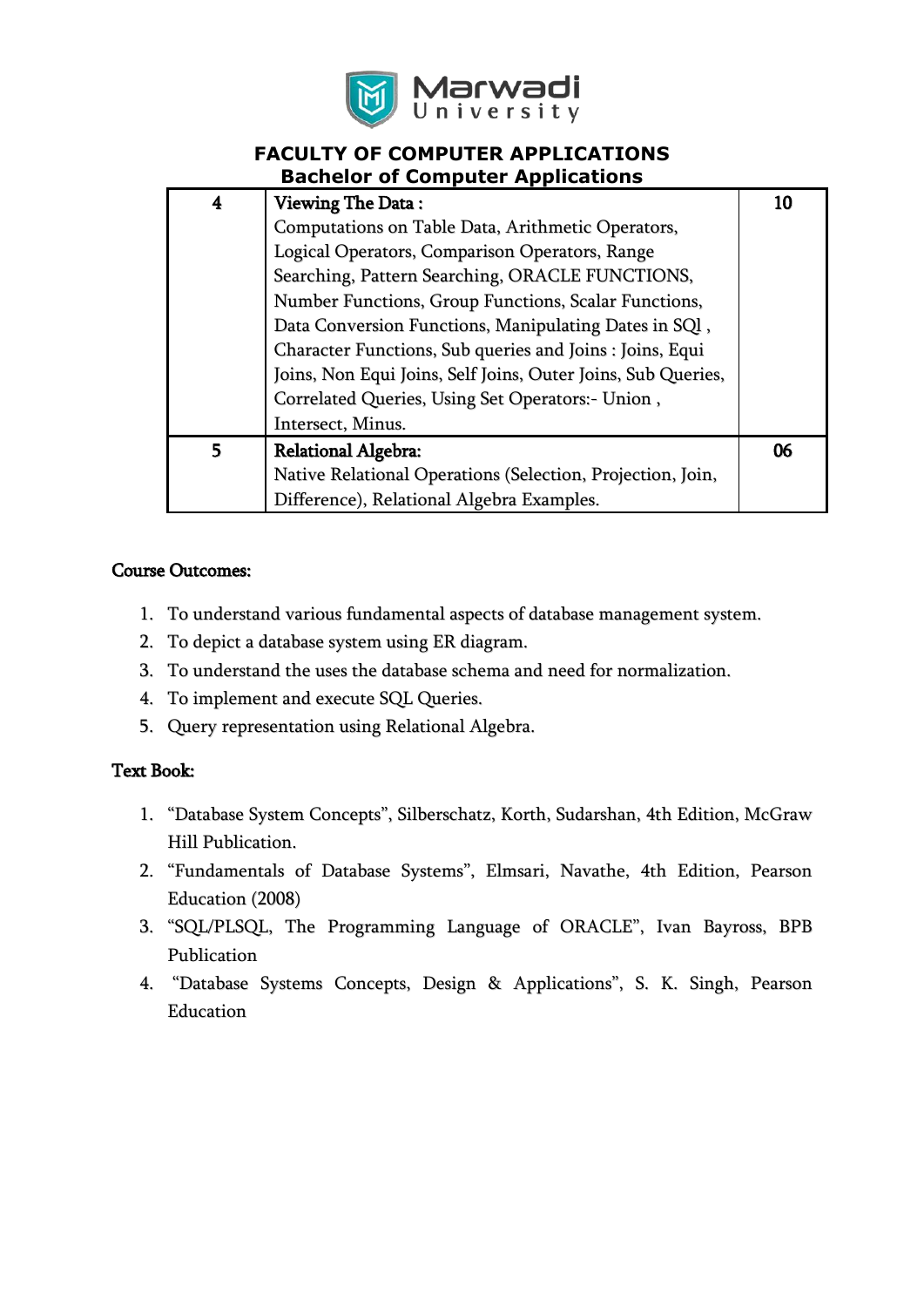

# **FACULTY OF COMPUTER APPLICATIONS Bachelor of Computer Applications**

## Reference Books:

- 1. "Database Systems : Design, Implementation and Management", Peter Rob, Carlos Coronel, 7th Edition, Cengage Learning (2007)
- 2. "An Introduction to Database Systems", C J Date, A Kannan, S Swaminathan, 8th Edition, Pearson Education (2006)
- 3. Database Management Systems, Ramakrishnan, Gehrke, McGraw Hill, Third Edition.
- 4. "Database management Systems", Leon and Leon, Vikas Publication.

## Web References:

- 1. [https://kakeboksen.td.org.uit.no/Database%20System%20Concepts%206th%20edit](https://kakeboksen.td.org.uit.no/Database%20System%20Concepts%206th%20edition.pdf) [ion.pdf](https://kakeboksen.td.org.uit.no/Database%20System%20Concepts%206th%20edition.pdf)
- 2. <https://www.tutorialspoint.com/sql/>

# App References:

- 3. https://play.google.com/store/apps/details?id=in.ajaykhatri.learndbms&hl=en\_IN
- 4. https://play.google.com/store/apps/details?id=com.quizmine.androiddbms&hl=en

#### Syllabus Coverage from text /reference book & web/app reference:

| Unit No.       | <b>Chapter</b>                                            |
|----------------|-----------------------------------------------------------|
|                | Text Book – 1, Chapter 1: 1.1, 1.2, 1.3, 1.4, 1.8         |
| $\overline{2}$ | Text Book $-1$ , Chapter 2 : 2.1, 2.2, 2.3, 2.5, 2.6, 2.8 |
|                | Text Book - 2, Chapter 10: 10.2, 10.3, 10.4               |
| 3              | Text Book – 3 Chapter 7 and Chapter 8                     |
| 4              | Text Book - 3 Chapter 9 and Chapter 10                    |
| 5              | Text Book – 4 Chapter 4: 4.1, 4.3, 4.4                    |